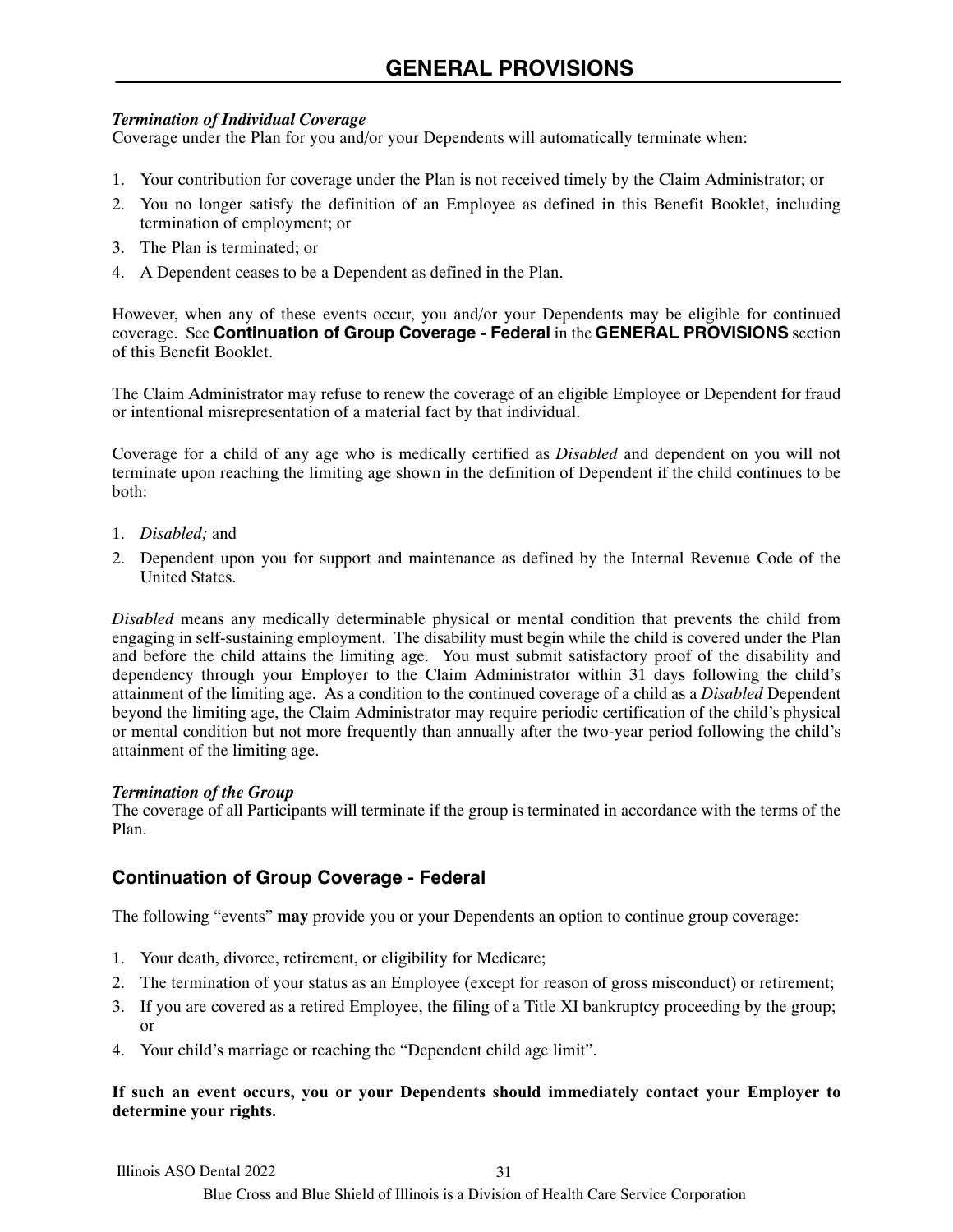If the occurrence of the event requires coverage to terminate and if there is a right to continue the group coverage, the election to do so must be made within a prescribed time period. You or your Dependents may be required to pay your own premium rates. Any continued coverage will be identical to that of similarly situated members of the group, including any changes (see your Dental Schedule of Coverage). Hence, changes in the group premium rates or benefits will change the premium rates or benefits for any continued coverage.

The continued coverage automatically terminates after a period of time (never to exceed three years) but will be terminated earlier upon the occurrence of certain circumstances. These circumstances include, but are not limited to, nonpayment of premium, entitlement to or coverage under Medicare and coverage under any other group health coverage which does not contain a limitation with respect to a preexisting condition of the Participant (even if such coverage is less valuable than your current health plan). Your Employer will give you more detailed information upon your request.

## **Information Concerning Employee Retirement Income Security Act of 1974 (ERISA)**

If the Plan is part of an "employee welfare benefits plan" and "welfare plan" as those terms are defined in ERISA:

- 1. The Plan Administrator will furnish summary plan descriptions, annual reports, and summary annual reports to you and other Plan Participants and to the government as required by ERISA and its regulations.
- 2. The Claim Administrator will furnish the Plan Administrator with this Benefit Booklet as a description of benefits available under this Plan. Upon written request by the Plan Administrator, the Claim Administrator will send any information which the Claim Administrator has that will aid the Plan Administrator in making its annual reports. employee welfare benefits plan" and "welfare plan" as t<br>tor will furnish summary plan descriptions, annual report<br>ther Plan Participants and to the government as req<br>ator will furnish the Plan Administrator with this Benef
- 3. Claims for benefits must be made in writing on a timely basis in accordance with the provisions of this Plan. Claim filing and claim review procedures are found in the **CLAIM FILING AND APPEALS PROCEDURES** section of this Benefit Booklet.
- 4. BCBSIL, as the Claim Administrator, is not the ERISA "Plan Administrator" for benefits or activities pertaining to the Plan.
- 5. This Benefit Booklet is not a summary plan description.
- 6. The Plan Administrator has given the Claim Administrator the limited authority to process claims per the terms and conditions of the Plan and to determine benefits in accordance with the Plan's provisions. The Plan Administrator has full and complete authority to make decisions regarding the Plan's provisions and determining questions of eligibility and benefit design. Any decisions regarding eligibility and benefit design made by the Plan Administrator shall be final and conclusive.

Plan Administrator delegated to Claim Administrator limited authority to administer claims in accordance with the terms of the Plan's provisions and to make initial claim determinations and benefit determinations for appealed claims.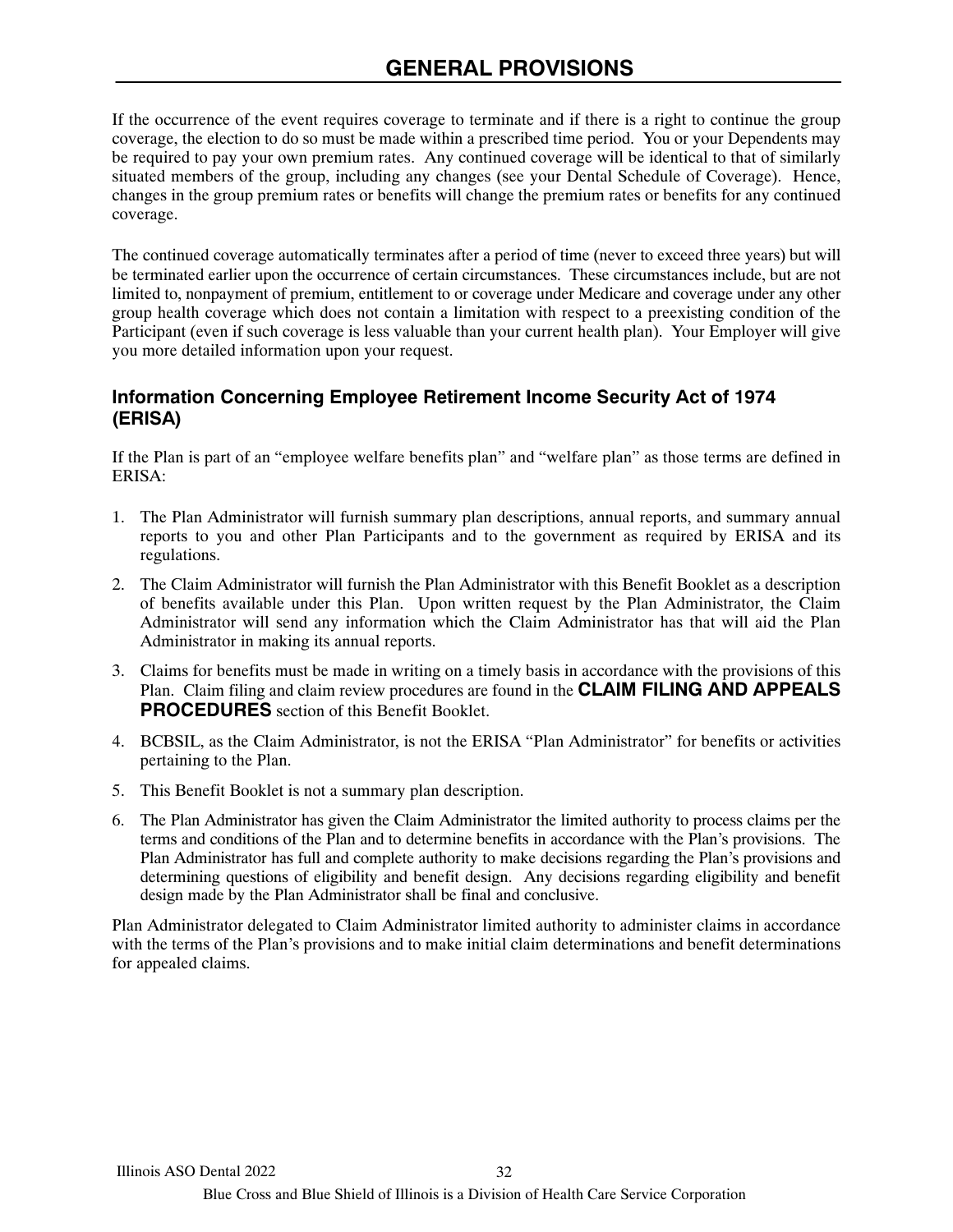# **AMENDMENTS** MENDMENTS

Illinois ASO Dental 2022

Blue Cross and Blue Shield of Illinois is a Division of Health Care Service Corporation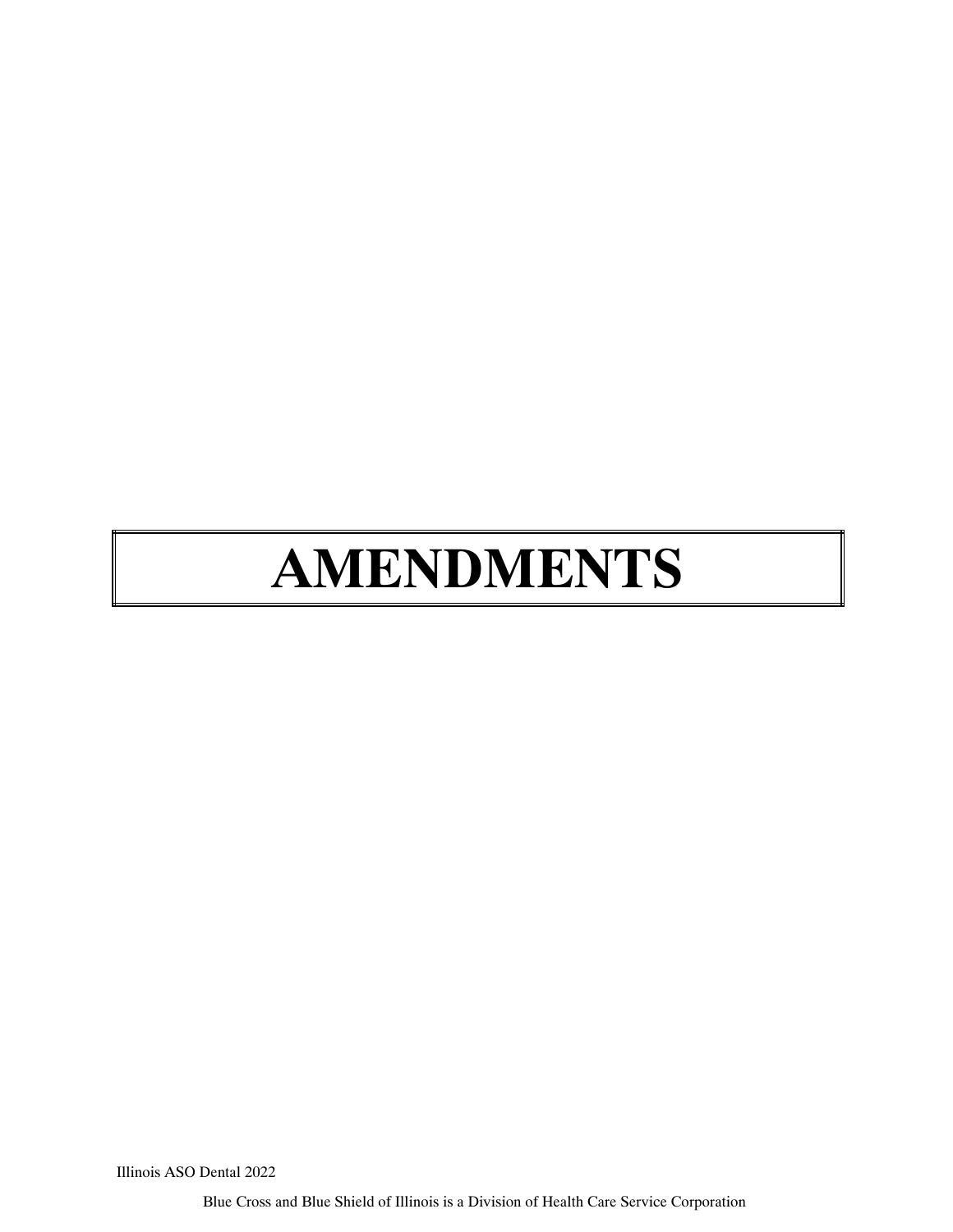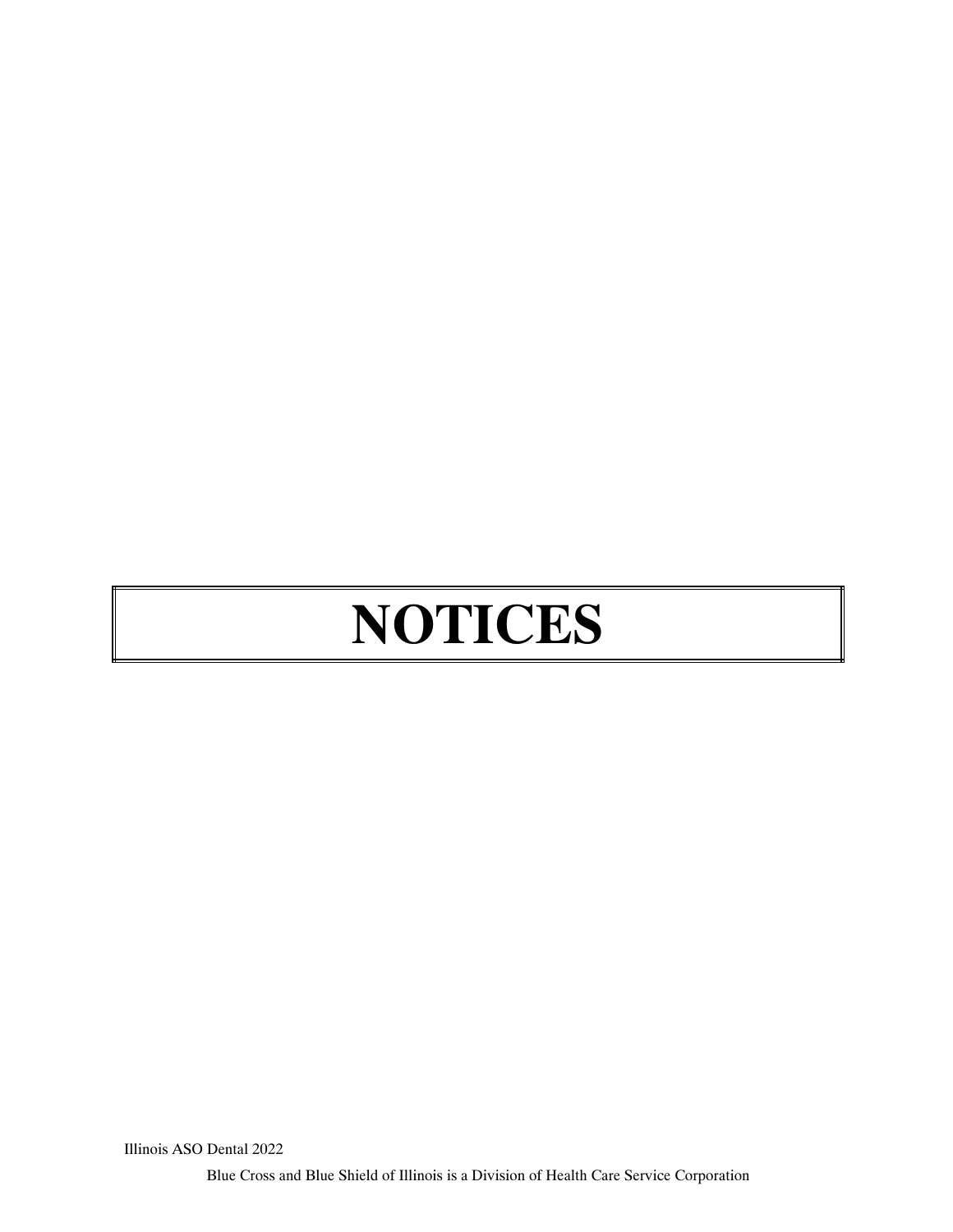# **Continuation Coverage Rights Under COBRA**

This notice contains important information about your possible right to COBRA continuation coverage, which is a temporary extension of coverage under this benefit program. The right to COBRA continuation coverage was created by a federal law, the Consolidated Omnibus Budget Reconciliation Act of 1985 (COBRA), for certain larger group Employers. COBRA continuation coverage may be available to you and to other members of your family who are covered under the benefit program when you would otherwise lose your group dental coverage. Contact your Employer to determine if you or your group are eligible for COBRA continuation coverage.

This notice generally explains:

- COBRA continuation coverage;
- When it may become available to you and your family if your group is subject to the provisions of COBRA; and
- What you need to do to protect your right to receive it.

This notice gives only a summary of COBRA continuation coverage rights. For more information about the rights and obligations under the plan and under federal law, contact your Employer or see **Continuation of Group Coverage ‐ Federal** in the **GENERAL PROVISIONS** section in this Benefit Booklet.

Either the Employer or a third party named by the Employer is responsible for administering COBRA continuation coverage.

### **COBRA Continuation Coverage**

COBRA continuation coverage is a continuation of health care/dental plan coverage when coverage would otherwise end because of a life event known as a "qualifying event." Specific qualifying events are listed later in this notice. COBRA continuation coverage must be offered to each person who is a "qualified beneficiary." A qualified beneficiary is someone who will lose coverage under the health care/dental plan because of a qualifying event. Depending on the type of qualifying event, Employees, spouses of Employees, and Dependent children of Employees may be qualified beneficiaries. Under the Plan, generally most qualified beneficiaries who elect COBRA continuation coverage must pay for COBRA continuation coverage. Contact the Employer and/or COBRA administrator for specific information for your Plan. Infinity of COBRA commutation coverage rights. For inter-<br>the plan and under federal law, contact your Employe<br>ral in the **GENERAL PROVISIONS** section in this Be<br>a third party named by the Employer is responsible for<br>a thi

If you are an Employee, you will become a qualified beneficiary if you will lose your coverage under the Plan because either one of the following qualifying events happens:

- Your hours of employment are reduced; or
- Your employment ends for any reason other than your gross misconduct.

If you are the spouse of an Employee, you will become a qualified beneficiary if you will lose your coverage under the plan because any of the following qualifying events happens:

- Your spouse dies;
- Your spouse's hours of employment are reduced;
- Your spouse's employment ends for any reason other than his or her gross misconduct;
- Your spouse becomes enrolled in Medicare (Part A, Part B or both); or
- You become divorced or legally separated from your spouse.

Your Dependent children will become qualified beneficiaries if they lose coverage under the Plan because any of the following qualifying events happens and if your group is subject to the provisions of COBRA:

- The parent-Employee dies;
- The parent-Employee's hours of employment are reduced;
- The parent-Employee's employment ends for any reason other than his or her gross misconduct;
- The parent-Employee becomes enrolled in Medicare (Part A, Part B or both);
- The parent becomes divorced or legally separated; or
- The child stops being eligible for coverage under the Plan as a Dependent child.

Blue Cross and Blue Shield of Illinois is a Division of Health Care Service Corporation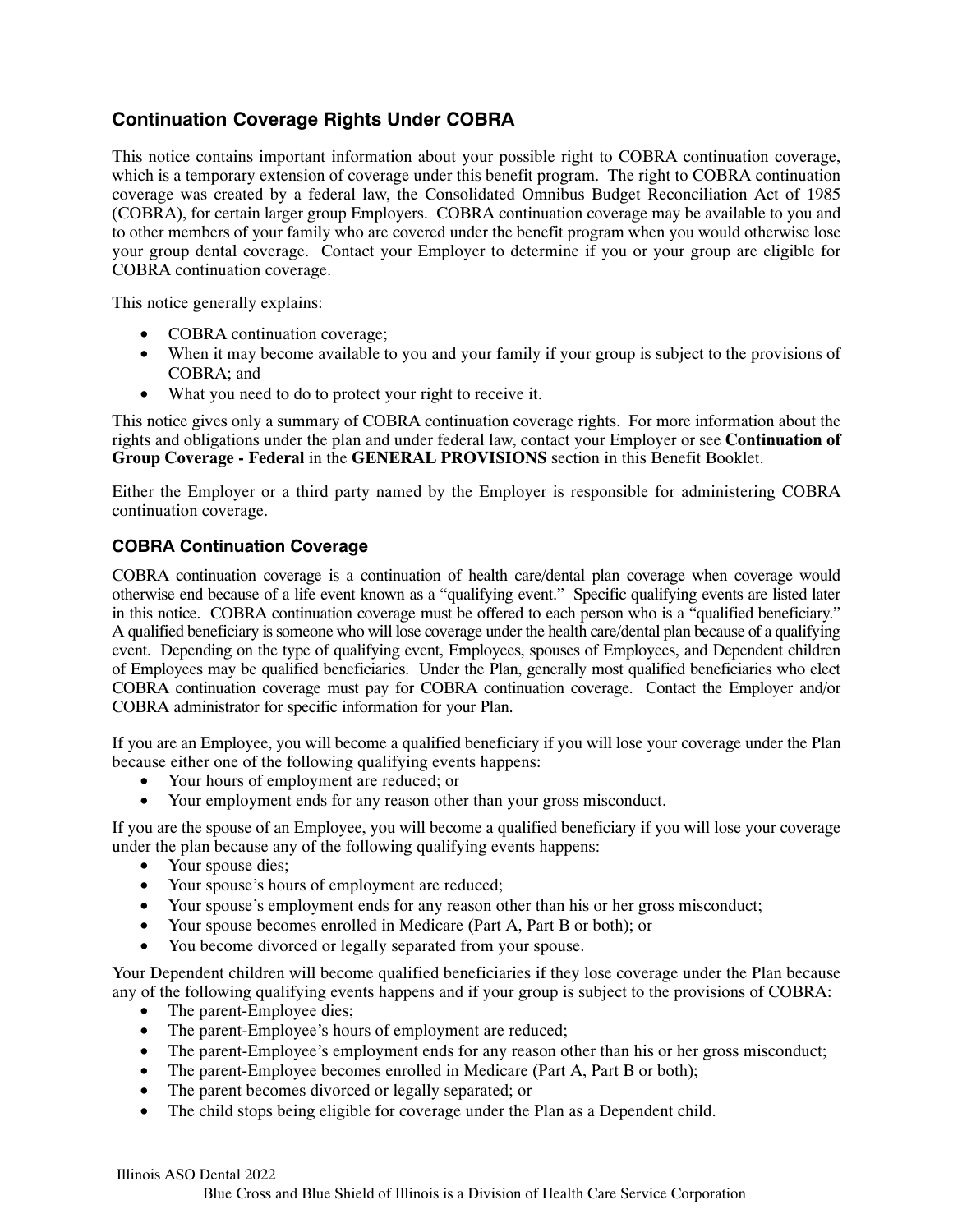If the Plan provides dental care coverage to retired Employees, the following applies: Sometimes, filing a proceeding in bankruptcy under title 11 of the United States Code can be a qualifying event. If a proceeding in bankruptcy is filed with respect to the Employer, and that bankruptcy results in the loss of coverage of any retiree covered under the Plan, the retiree is a qualified beneficiary with respect to the bankruptcy. The retiree's spouse, surviving spouse and Dependent children will also be qualified beneficiaries if bankruptcy results in the loss of their coverage under the Plan.

The plan will offer COBRA continuation coverage to qualified beneficiaries only after the Employer has been notified that a qualifying event has occurred.

You must notify the Employer **within 30 days** when the qualifying event is:

- The end of employment;
- The reduction of hours of employment;
- The death of the Employee;
- With respect to a retired Employee dental coverage, commencement of a proceeding in bankruptcy with respect to the Employer; or
- The enrollment of the Employee in Medicare (Part A, Part B or both).

For the other qualifying events (divorce or legal separation of the Employee and spouse or a Dependent child losing eligibility for coverage as a Dependent child), you must notify the Employer. The plan requires you to notify the Employer **within 60 days** after the qualifying event occurs. Contact your Employer and/or the COBRA administrator for procedures for this notice, including a description of any required information or documentation. vents (divorce or legal separation of the Employee and sprage as a Dependent child), you must notify the Employ<br>thin 60 days after the qualifying event occurs. Contact<br>r procedures for this notice, including a description

Once the Employer receives notice that a qualifying event has occurred, COBRA continuation coverage will be offered to each of the qualified beneficiaries. For each qualified beneficiary who elects COBRA continuation coverage, COBRA continuation coverage will begin on the date that Plan coverage would otherwise have been lost.

COBRA continuation coverage is a temporary continuation of coverage. COBRA continuation coverage may last for **up to 36 months** when the qualifying event is:

- The death of the Employee;
- The enrollment of the Employee in Medicare (Part A, Part B or both);
- Your divorce or legal separation; or
- A Dependent child losing eligibility as a Dependent child.

When the qualifying event is the end of employment or reduction in hours of employment, COBRA continuation coverage lasts for up to 18 months. There are two ways in which this 18-month period of COBRA continuation can be extended:

### *Disability Extension of 18***‐***Month Period of Continuation Coverage*

If you or anyone in your family covered under the Plan is determined by the Social Security Administration to be disabled at any time during **the first 60 days** of COBRA continuation coverage and you notify the Employer in a timely fashion, you and your entire family can receive **up to an additional 11 months** of COBRA continuation coverage, **for a total maximum of 29 months**. You must make sure that your Employer is notified of the Social Security Administration's determination **within 60 days** of the date of the determination and before the end of the 18‐month period of COBRA continuation coverage. Contact your Employer and/or the COBRA administrator for procedures for this notice, including a description of any required information or documentation.

### *Second Qualifying Event Extension of 18‐Month Period of Continuation Coverage*

If your family experiences another qualifying event while receiving COBRA continuation coverage, the spouse and Dependent children in your family can get additional months of COBRA continuation coverage, **up to a maximum of 36 months**. This extension is available to the spouse and Dependent children if the former Employee dies, enrolls in Medicare (Part A, Part B or both), or gets divorced or legally separated. The extension is also available to a Dependent child when that child stops being eligible under the Plan as a Dependent child.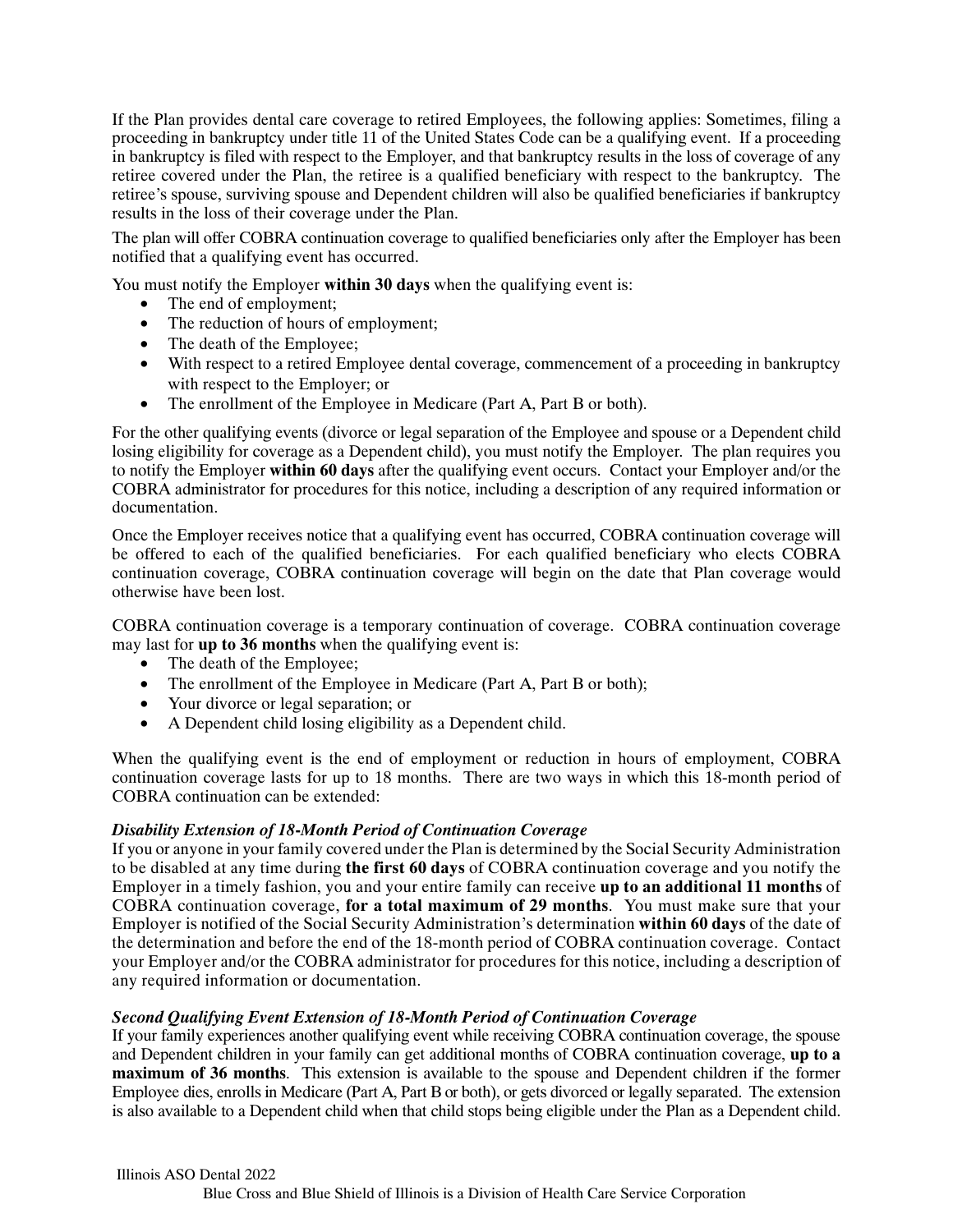In all of these cases, you must make sure that the Employer is notified of the second qualifying event **within 60 days** of the second qualifying event. Contact your Employer and/or the COBRA administrator for procedures for this notice, including a description of any required information or documentation.

### **If You Have Questions**

If you have questions about COBRA continuation coverage, contact the Employer or the nearest Regional or District Office of the U. S. Department of Labor's Employee Benefits Security Administration (EBSA). Addresses and phone numbers of Regional and District EBSA Offices are available through EBSA's Web site at www.dol.gov/ebsa.

In order to protect your family's rights, you should keep the Employer informed of any changes in the addresses of family members. You should also keep a copy, for your records, of any notices you send to your Employer.

### **Plan Contact Information**

Contact your Employer for the name, address and telephone number of the party responsible for administering your COBRA continuation coverage.

for the name, address and telephone number of the<br>RA continuation coverage.